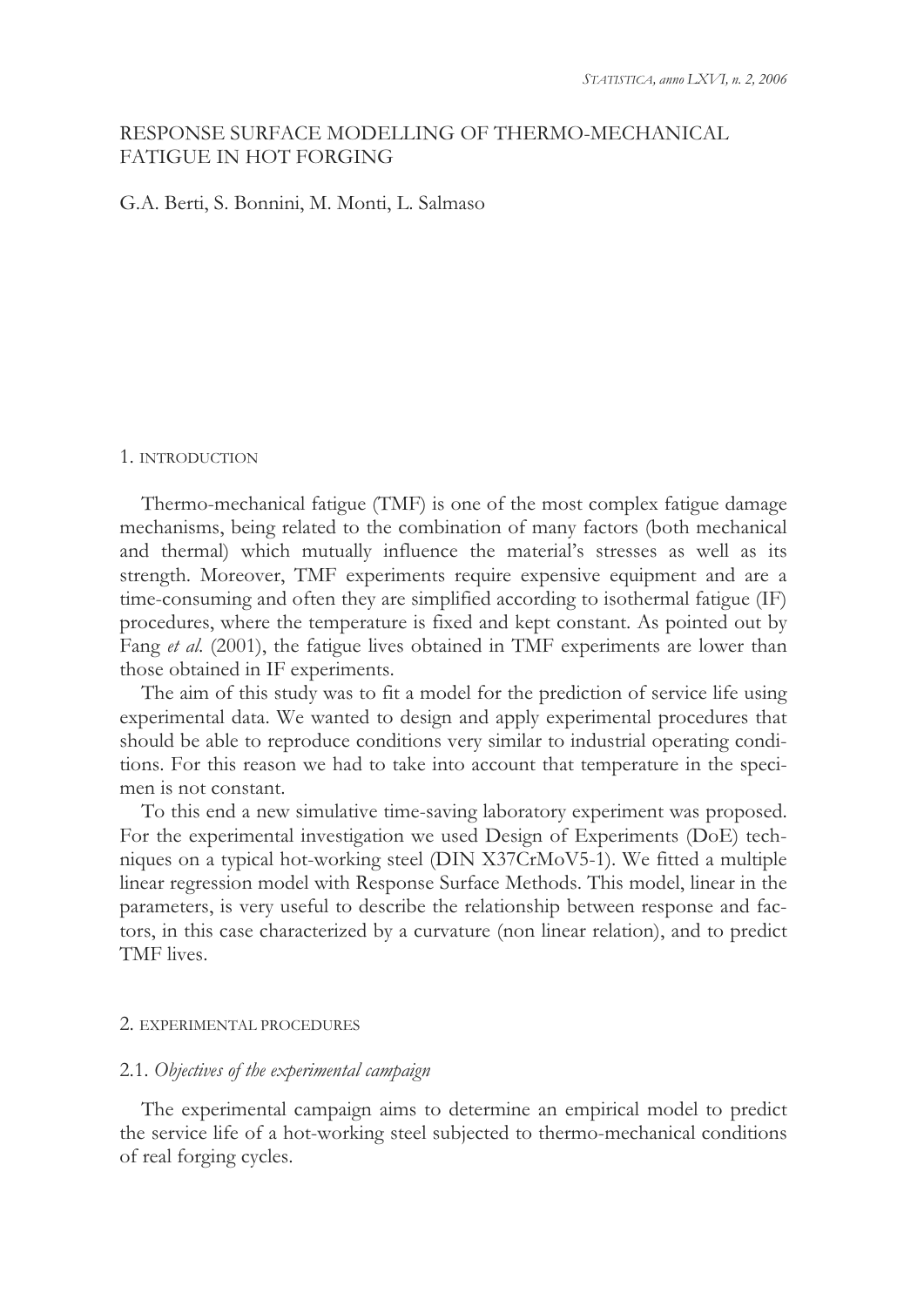# 2.2. *Experimental apparatus*

A new simulative laboratory experiment was developed in order to generate more controlled thermo-mechanical fatigue failures. The experimental apparatus was able to apply thermo-mechanical conditions deriving from industrial cases. The control system diagram is shown in figure 1 and further details can be found in a previous work (Berti and Monti, 2003).



*Figure 1* – The control system diagram.

## 2.3. *Specimen geometry*

The geometry of the specimen (shown in figure 2) was defined in order to i) replicate the thermal gradient in the cross-section of the specimen, ii) obtain efficient cooling in the central part of the specimen and iii) generate a state of stresses concentrated in this area.



*Figure 2* – The specimen.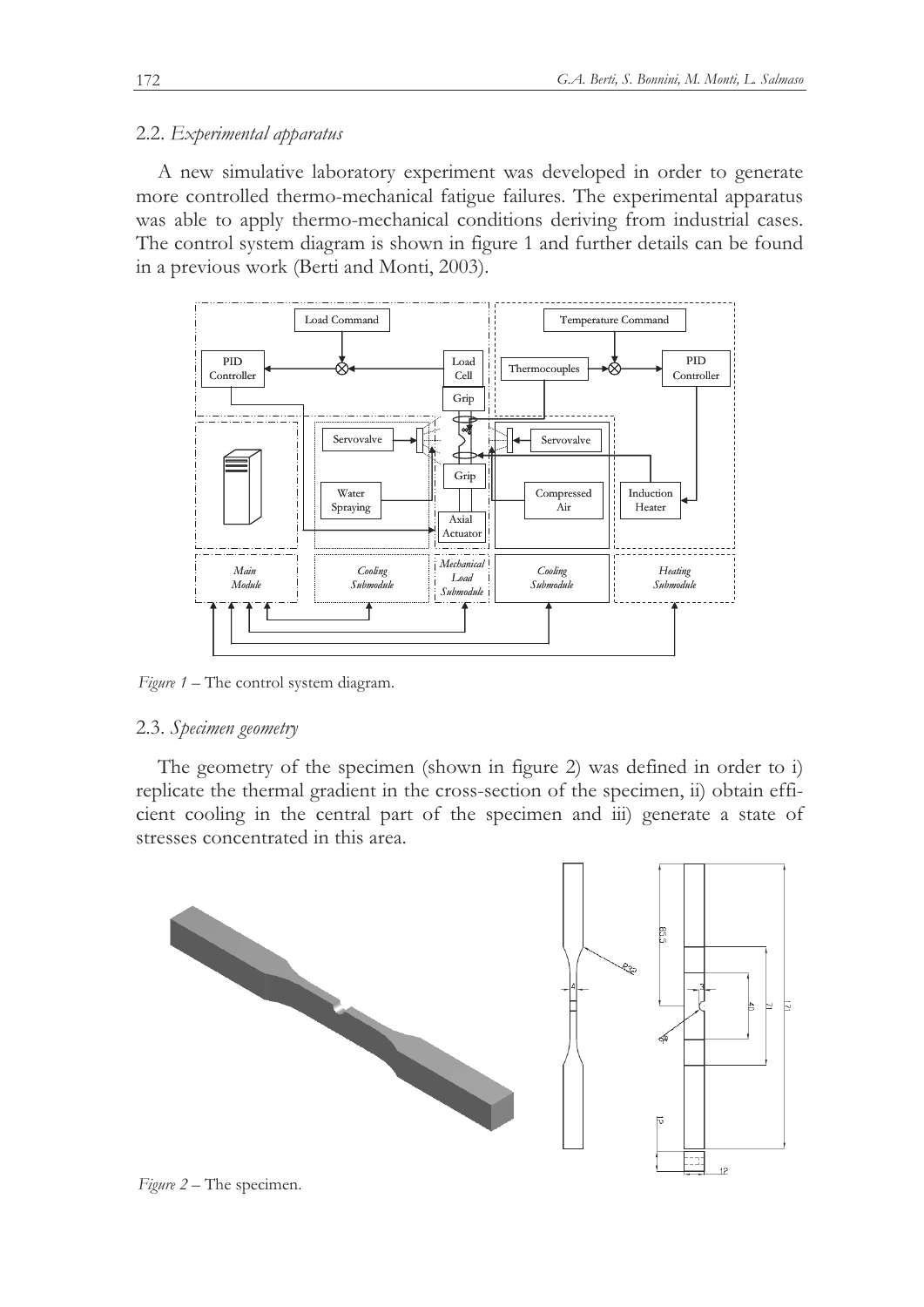## 2.4. *Experimentation strategy*

The experimentation strategy adopted to study the material's behaviour in conditions of thermo-mechanical fatigue can be represented by the flowchart shown in figure 3.



*Figure 3* – Experimentation strategy.

On the basis of literature analysis and previous experimentation performed at industrial sites (Lange *et al.*, 1992, Vasquez *et al.*, 1996), we defined which factors had to be included in the investigation and the relevant responses to be investigated.

Subsequently a preliminary *screening factorial experiment* was performed in order to identify the significant factors and detect curvature of response. If curvature is not present, a first order model (containing only linear effects) has to be chosen. Otherwise a *Response Surface Modelling (RSM)* must be adopted to fully characterize the factor effects on responses.

RSM techniques allow us to take curvature into account since a second order model (also containing quadratic effects) can be used to characterize the response.

Relevant surface plots will be traced in order to show the effects of variables towards the response.

## 2.5. *Factors and response*

Among factors which may affect the response, some were chosen to be kept constant during the experimentation, such as material, specimen heat treating and cooling fluid. Other factors, specifically related to the forging process, were con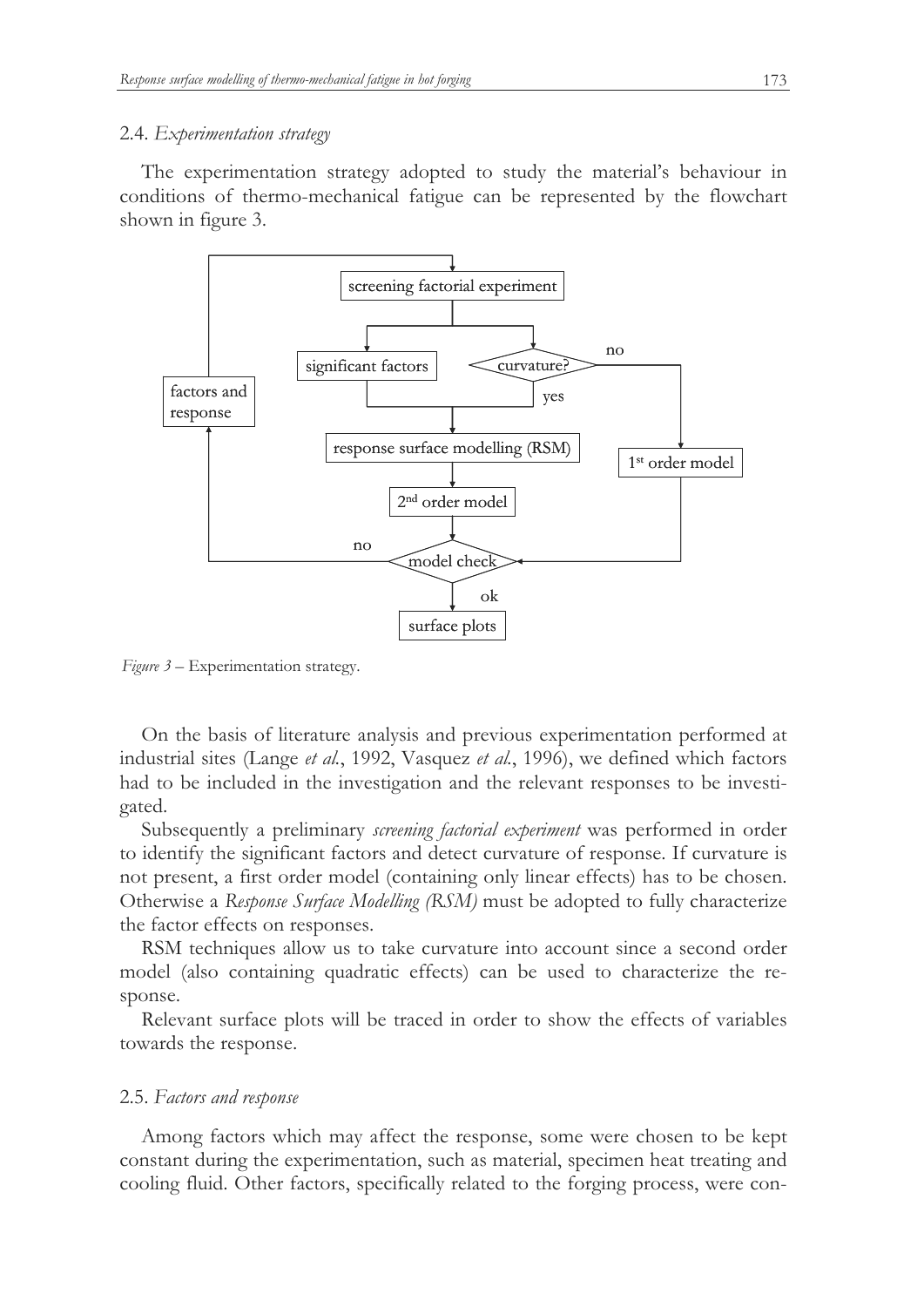sidered varying in the experimentation, namely: i) *maximum temperature cycle*, ii) *minimum temperature cycle* and iii) ratio between equivalent stress and yield strength at corresponding temperature  $\phi$ , i.e. a parameter that depends from the level of strain caused to the material. The number of specimen life cycles was observed as response in the model.

Mechanical load-cycle and temperature-cycle are varied in phase, meaning that maximum tensile load coincides with the maximum temperature and minimum load is applied at the minimum temperature.

The investigated material is a tool steel used in hot forging (DIN X37CrMoV5-1 – vacuum remelted). Its chemical composition is given in table 1.

Manufacturing of test specimens consists of *machining*, *heat treating* and *grinding*. The achieved hardness is 48-52 HR<sub>C</sub>.

| Material's chemical composition ( $wt \%$ ) |      |      |      |      |      |  |  |
|---------------------------------------------|------|------|------|------|------|--|--|
| C.                                          | Si   | Мn   | C.r  | Mо   |      |  |  |
| 0,36                                        | 0.20 | 0.25 | 5,00 | 1.30 | 0.45 |  |  |

TABLE 1

## 2.6. *Screening factorial experiment*

The first step of the experimentation consists of a screening experiment, aimed at identifying the significant factors and detecting curvature in response.

Two levels (*low* and *high*) were assigned to each factor, as shown in table 2, and the number of specimen life cycles was observed as the response.

A  $2_{III}^{3-1}$  fractional factorial design was chosen (Berti *et al.*, 2002), because it requires only 4 runs instead of the original 8, that is a one-half fraction of the 2<sup>3</sup> original design. This is a *resolution III design* because main effects are aliased (confounded) with two-factor interactions: no main effect is aliased with any other main effect.

Three center points were added to the plan in order to detect curvature of response, allowing an independent estimate of experimental error.

In performing the experiment, the observations are run in random order, resulting in a completely randomized design.

All trials were run to *failure* which was defined as *complete fracture of the specimen*. The corresponding model is:

$$
N = \beta_0 + \sum_{i=1}^{k} \beta_i x_i + \sum_{i=1}^{k} \beta_{ii} x_i^2 + \varepsilon
$$
 (1)

where *N* is the number of specimen life cycles,  $x_i$  is the i-th factor (i=1,...,k), *k* is the number of explanatory variables (factors),  $\beta_0$  is the overall mean effect,  $\beta_i$ are linear effects,  $\beta_{ii}$  are pure quadratic effects and  $\varepsilon$  is a random error which is assumed to follow a normal distribution with zero mean and variance  $\sigma^2$  and with i.i.d components.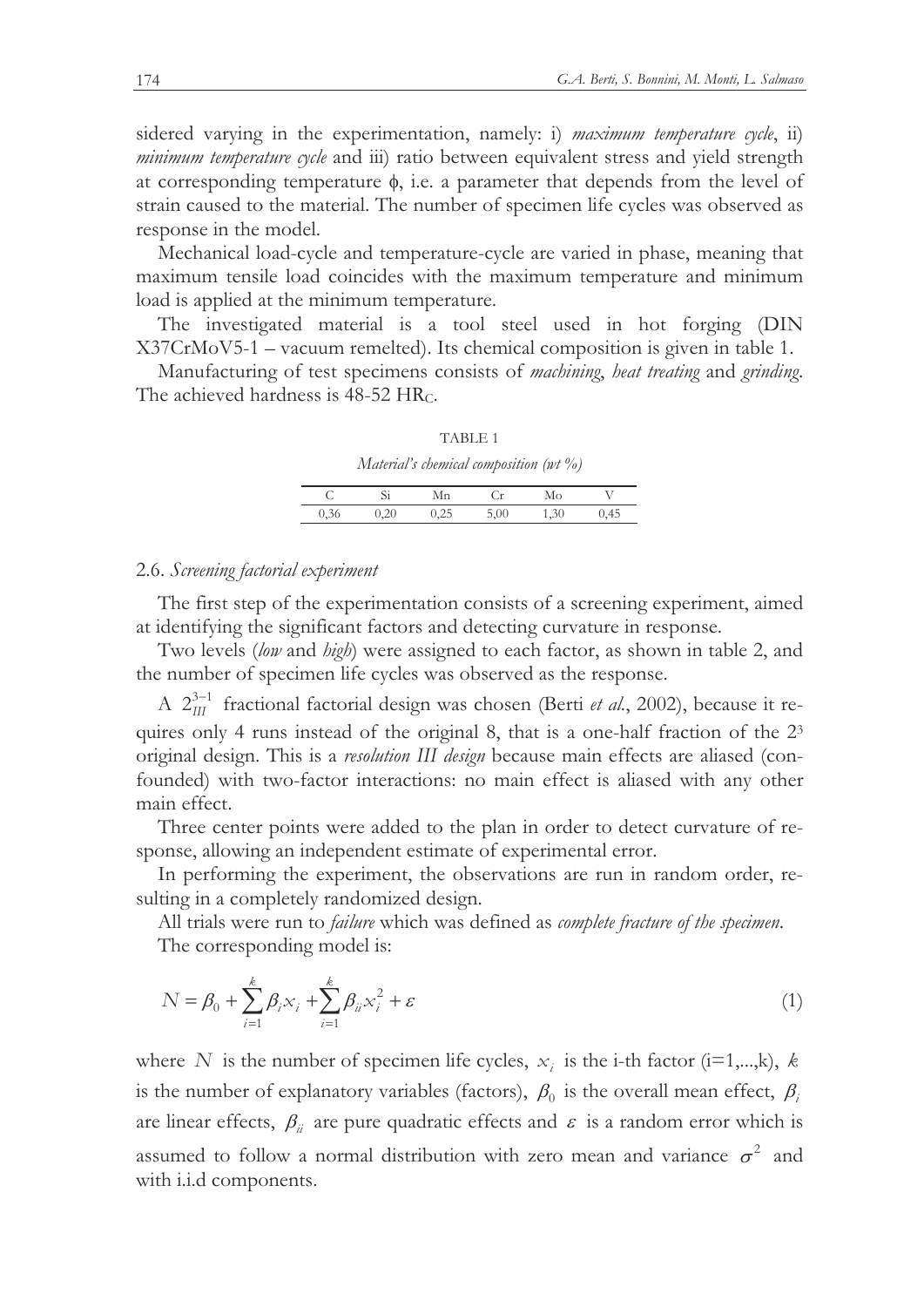These assumptions about error were considered plausible according to previous studies (Berti and Monti, 2004).

The interactions  $x_i x_j$  are not included in the model because the design is a

 $2_{III}^{3-1}$  fractional factorial, so two-factor interactions are aliased with main effects.

Results of analysis of variance, performed on experimental data, are summarized in table 2: main effects and curvature are significant at  $\alpha$ -level 0.05.

TABLE 2

| Factor levels and p-values associated with main effects and curvature |        |                      |            |                |  |
|-----------------------------------------------------------------------|--------|----------------------|------------|----------------|--|
| Design Factors                                                        |        | <b>Factor</b> Levels |            |                |  |
|                                                                       |        | Low                  | High       | p-values       |  |
|                                                                       | $\sim$ |                      | $\sqrt{2}$ | <u>A AA1 A</u> |  |

| $\frac{1}{2}$ |                         | Low | High | $P$ , where $\sim$ |
|---------------|-------------------------|-----|------|--------------------|
| max           | $\lceil^{\circ}C\rceil$ | 600 | 680  | 0.0018             |
| min           | $\lceil^{\circ}C\rceil$ | 300 | 380  | 0.0017             |
| φ             | $\left[\%\right]$       | 55  | 95   | 0.0017             |
| Curvature     |                         |     |      | 0.0059             |

In detail, all three effects and curvature are significant because the p-values are less than 0.05. These considerations suggest the use of RSM and a second-order polynomial in order to obtain a more accurate model of specimen life.

## 2.7. *Response surface modelling*

In order to quantify the relationship between the measured response (specimen life) and input factors (*maximum temperature cycle*, *minimum temperature cycle* and  $\phi$ ), a response surface model was adopted (Montgomery, 2001, Montgomery *et al.*, 2003).

TABLE 3

| Number of cycles to failure |                           |                         |        |              |  |
|-----------------------------|---------------------------|-------------------------|--------|--------------|--|
| Specimen                    | $T_{\rm max}$             | $T_{\rm min}$           | $\phi$ | $N_E$        |  |
|                             | $\lceil{^{\circ}C}\rceil$ | $\lceil^{\circ}C\rceil$ | [%]    | $[\,cycles]$ |  |
| 1                           | 600                       | 340                     | 95     | 8447         |  |
| $\overline{2}$              | 640                       | 300                     | 55     | 11844        |  |
| 3                           | 640                       | 340                     | 75     | 2372         |  |
| $\overline{4}$              | 640                       | 300                     | 95     | 396          |  |
| 5                           | 680                       | 340                     | 95     | 665          |  |
| 6                           | 680                       | 340                     | 55     | 2050         |  |
| 7                           | 640                       | 380                     | 55     | 12242        |  |
| 8                           | 600                       | 300                     | 75     | 11823        |  |
| 9                           | 600                       | 340                     | 55     | 23887        |  |
| 10                          | 640                       | 340                     | 75     | 1211         |  |
| 11                          | 680                       | 300                     | 75     | 379          |  |
| 12                          | 600                       | 380                     | 75     | 14250        |  |
| 13                          | 640                       | 340                     | 75     | 1654         |  |
| 14                          | 680                       | 380                     | 75     | 1147         |  |
| 15                          | 640                       | 380                     | 95     | 1519         |  |

In this study RSM analysis was carried out by employing a 3-factor Box-Behnken design using the same previous factors, but with 3 levels for each factor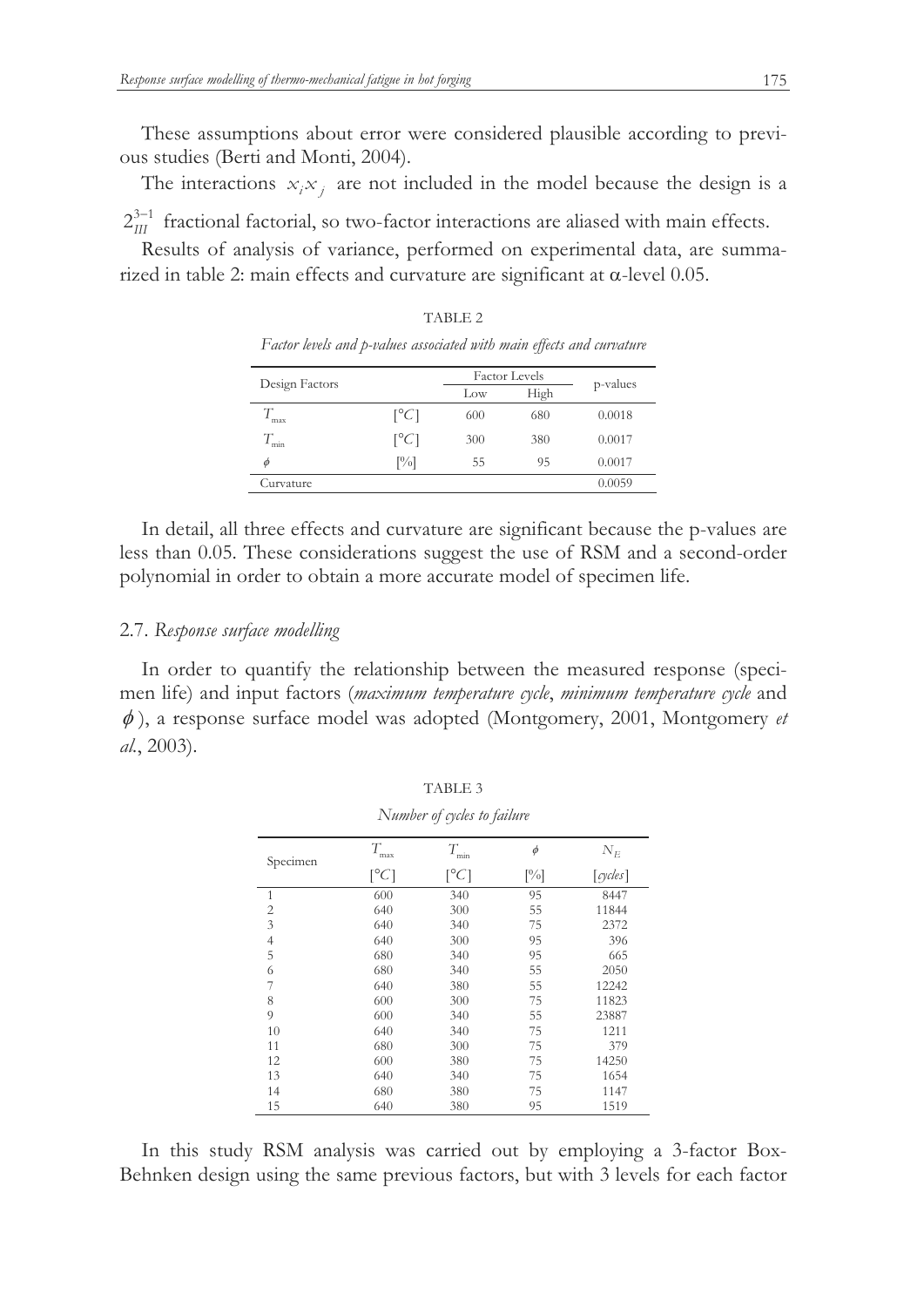(low, medium and high). We chose this design, formed by combining 2<sup>k</sup> factorial with incomplete block design, because it is usually very efficient in terms of the number of required runs. The choice to add a level for each factor is useful to add information about the relation between response and factors. New 8 experimental trials were executed. The experimental plan and results in terms of number of specimen life cycles *N<sup>E</sup>* (as obtained from the experimentation) are reported in table 3.

### 3. RESULTS AND DISCUSSION

## 3.1. *The empirical model*

The relationship between the three factors and the response can be approximated by a second-order polynomial model:

$$
N = \beta_0 + \sum_{i=1}^{k} \beta_i x_i + \sum_{i=1}^{k} \beta_{ii} x_i^2 + \sum_{i < j} \sum_{j < j} \beta_{ij} x_i x_j + \varepsilon \tag{2}
$$

where *N* is the number of cycles to failure,  $x_i$  and  $x_j$  are the columns of the experimental design corresponding to factor levels, *k* is the number of variables,  $\beta_i$  and  $\beta_j$  are the model coefficients and  $\varepsilon$  is the experimental error that we assume to be  $N(0, \sigma^2)$ .  $\beta_{ij}$  is the interaction effect between  $x_i$  and  $x_j$  towards the response. Moreover errors are assumed to be i.i.d. Obviously it is unlikely that a polynomial model like this will be a reasonable approximation of the true functional relationship over the entire space of the independent variables, but for a relatively small region it usually work quite well (Montgomery, 2001).

Based on Analysis of Variance (ANOVA) for the response surface quadratic model (table 4), the following statistical tests were performed:

- *i. Test for significance of the regression model.* The p-value  $(p = 0.0002)$  is less than 0.05 so it indicates that the model is significant at  $\alpha = 0.05$ .
- *ii. Test for significance of model coefficients.* In the ANOVA table it is possible to see significant p-values ( $\alpha = 0.05$ ) for the main effects of maximum temperature  $(T_{\text{max}})$  (p < 0.0001) and  $\phi$  (p = 0.0001), the quadratic effects of maximum temperature  $(T_{\text{max}})(p = 0.0023)$  and  $\phi (\phi^2)(p = 0.0038)$ , and the interaction of  $\phi$  and maximum temperature ( $\phi$  *T*<sub>max</sub>) (p = 0.0024).
- *iii. Test for lack-of-fit.* The lack-of-fit test compares residual error (from model error) to pure error (from replicated experiments). By analysing the ANOVA table it is possible to see that for the full quadratic model (2), the p-value for lack of fit is 0.12868, which is greater than  $\alpha = 0.05$ . We conclude that the model adequately fits the response surface.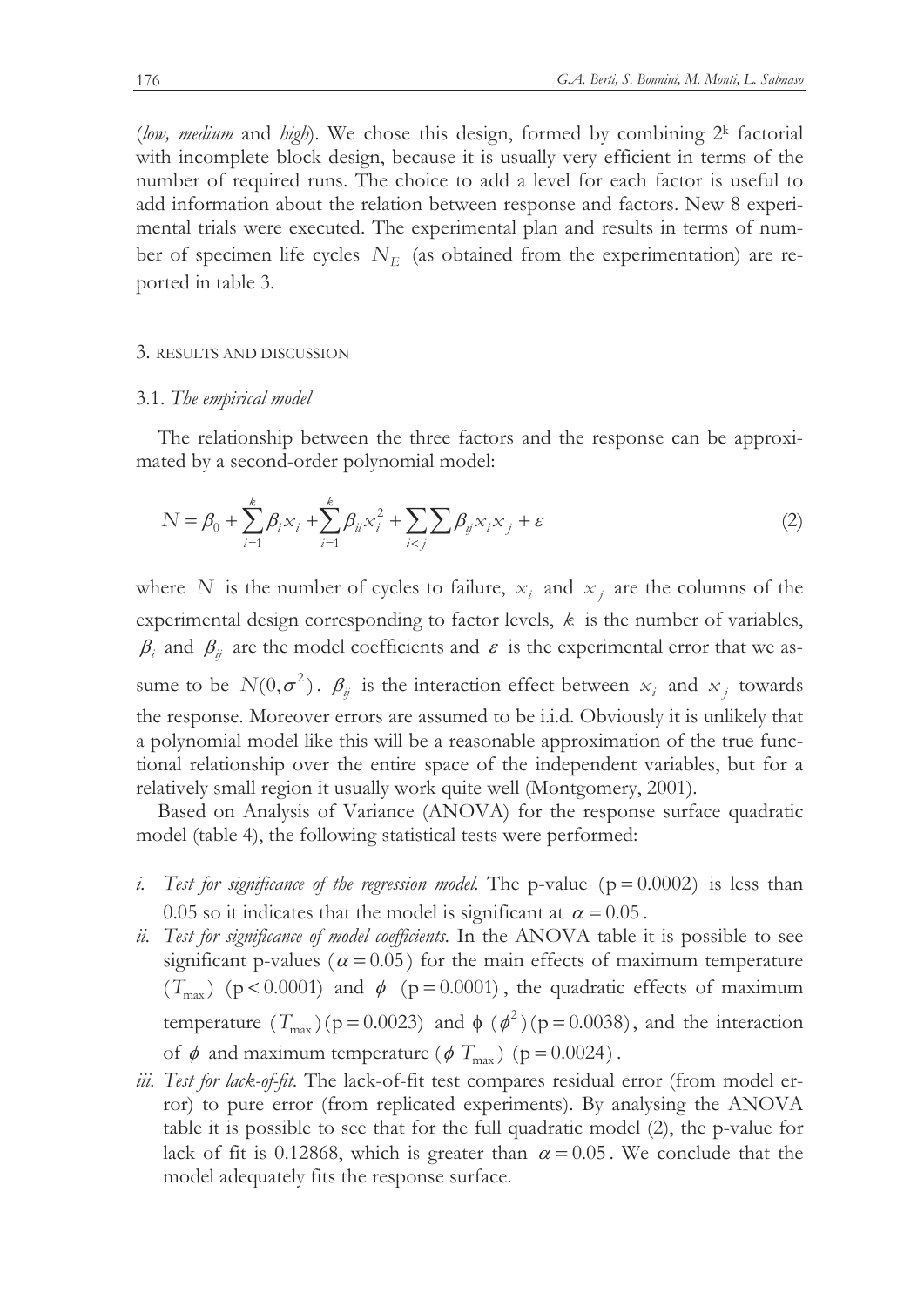| Source of Variation |                                   | Sum of Squares  | DF             | Mean Square     | F value  | p-value    |
|---------------------|-----------------------------------|-----------------|----------------|-----------------|----------|------------|
| Model               |                                   | $6.9787E + 008$ | 9              | 7.7541E+007     | 49.547   | 0.00023453 |
|                     | $T_{\rm max}$                     | $3.6674E + 008$ | $\mathbf{1}$   | $3.6674E + 008$ | 234.34   | < 0.0001   |
|                     | $T_{\min}$                        | $2.7801E+006$   | 1              | $2.7801E + 006$ | 1.7764   | 0.24009    |
|                     | $\phi$                            | 1.9009E+008     | $\mathbf{1}$   | $1.9009E + 008$ | 121.46   | 0.00010706 |
|                     | $T_{\rm max}^2$                   | 5.0768E+007     |                | $5.0768E + 007$ | 32.440   | 0.0023276  |
|                     | $T_{\min}^2$                      | 7.7208E+006     | 1              | 7.7208E+006     | 4.9334   | 0.077019   |
|                     | $\phi^2$                          | $4.0418E + 007$ | $\mathbf{1}$   | $4.0418E + 007$ | 25.826   | 0.0038282  |
|                     | $T_{\text{max}}$ $T_{\text{min}}$ | $6.8807E + 005$ | 1              | $6.8807E + 005$ | 0.43966  | 0.53663    |
|                     | $T_{\text{max}}$<br>$\phi$        | $4.9386E + 007$ | $\mathbf{1}$   | 4.9386E+007     | 31.557   | 0.0024739  |
|                     | $T_{\min}$<br>$\phi$              | $1.3141E+005$   | 1              | $1.3141E+005$   | 0.083966 | 0.78362    |
| Residual            |                                   | 7.8250E+006     | 5              | $1.5650E + 006$ |          |            |
|                     | Lack of Fit                       | 7.1384E+006     | 3              | $2.3795E+006$   | 6.9315   | 0.12868    |
|                     | Pure Error                        | $6.8656E + 005$ | $\overline{2}$ | 3.4328E+005     |          |            |
| Total               |                                   | 7.0569E+008     | 14             |                 |          |            |

TABLE 4 *ANOVA table for response surface quadratic model* 

Regression diagnostic was carried out in order to check the model's adequacy:

*i. Normal Probability Plot* of residuals is useful to check the assumption that the errors are normally distributed. A check on the plot in figure 4 reveals that the residuals follow a straight line and so the errors seem to be normally distributed. We clarify that in this case too many parameters are estimated to justify this as a test. We can consider it as a descriptive approach.



*Figure 4* – Normal probability plot of residuals.

*ii.* Coefficient of determination  $(R^2)$  is a measure of the amount of reduction in the variability of response obtained by using all the regressor variables in the model. For the specimen life cycles model  $R^2 = 0.98891$  which is a very high value.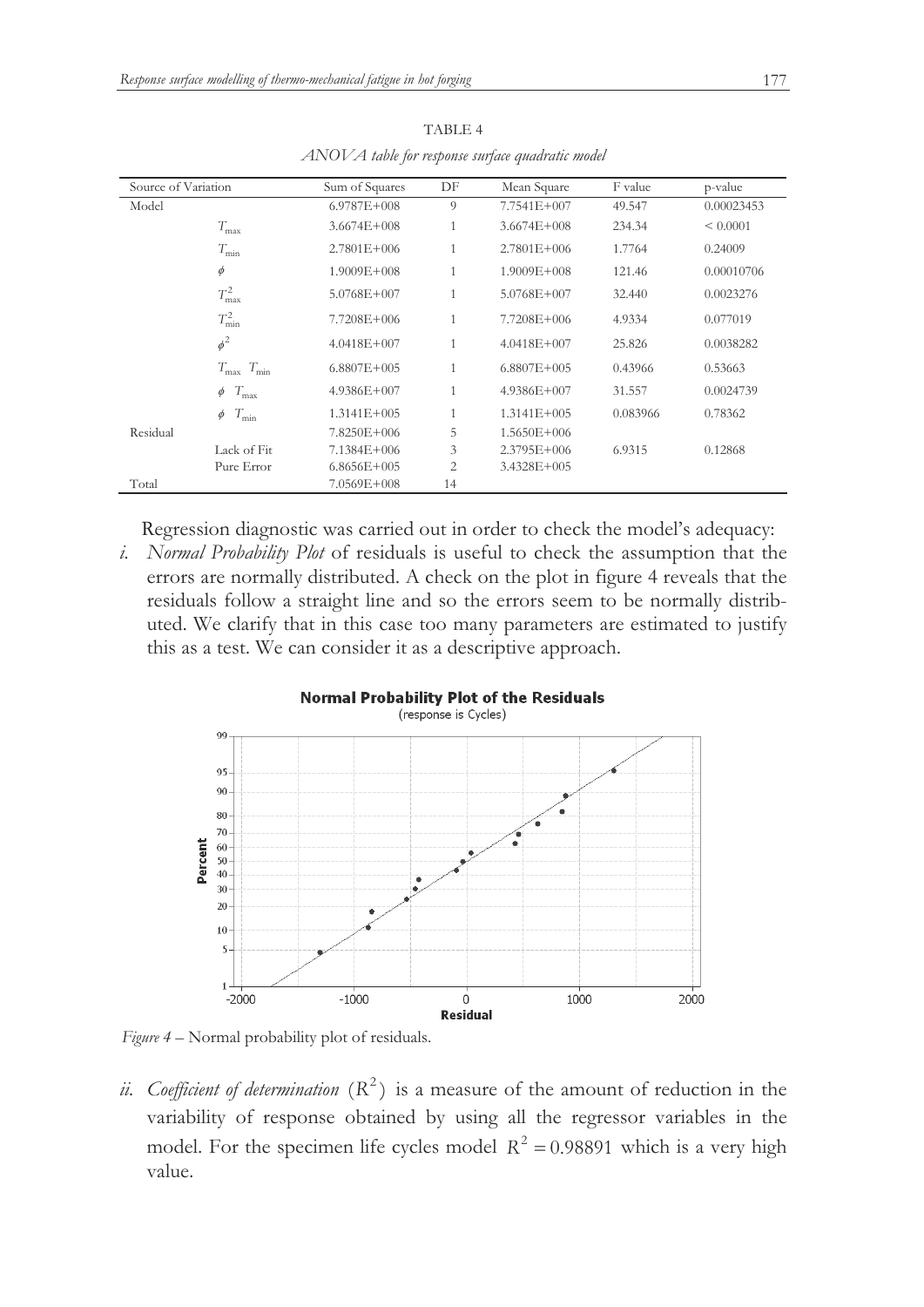The model fitted using the experimental data for the prediction of specimen life is:

$$
N = 1.383 \cdot 10^{6} - 3377 \cdot T_{\text{max}} - 450.92 \cdot T_{\text{min}} - 4372.5 \cdot \phi + 2.3175 \cdot T_{\text{max}}^{2} +
$$
  
+0.90378 \cdot T\_{\text{min}}^{2} + 8.2714 \cdot \phi^{2} - 0.25922 \cdot T\_{\text{max}} \cdot T\_{\text{min}} + 4.3922 \cdot T\_{\text{max}} \cdot \phi +  
+0.22656 \cdot T\_{\text{min}} \cdot \phi (3)

# 3.2. *Response surface plots*

The surface plots of response surface model as determined above and relevant to the number of cycles are shown in figures 5-7.

The factors that are not on the plot are kept at their average level.



*Figure 5* – Response surface (a) and contour plot (b) for the number of cycles to failure as a function of maximum temperature cycle  $T_{\text{max}}$  and minimum temperature cycle  $T_{\text{min}}$ .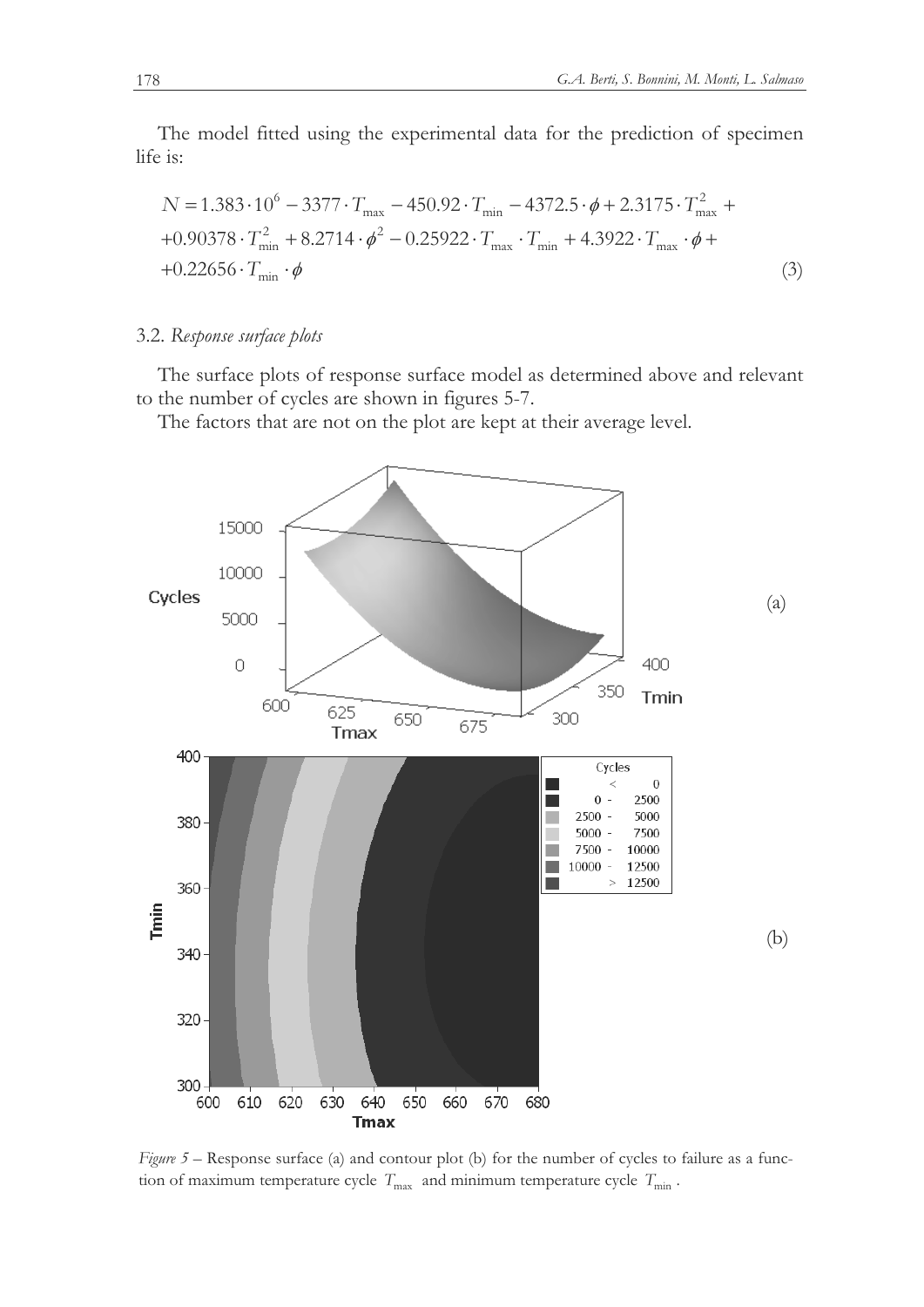

*Figure 6* – Response surface (a) and contour plot (b) for the number of cycles to failure as a function of ratio between equivalent stress and yield strength at corresponding temperature  $\phi$  and maximum temperature cycle  $T_{\text{max}}$ .

It is possible to observe that *i)* all plots present a curvature according to the quadratic model,  $ii$ ) maximum temperature and  $\phi$  equally contribute to reducing the TMF life, and *iii*) increase in minimum temperature from  $300\degree C$  to  $380\degree C$ contributes to extending lifetime, but changes in response caused by variations in *T*<sub>min</sub> are very small.

#### 4. CONCLUSIONS

The thermo-mechanical fatigue behavior of a steel for hot and warm forging die was experimentally investigated. Design of Experiments (DoE) techniques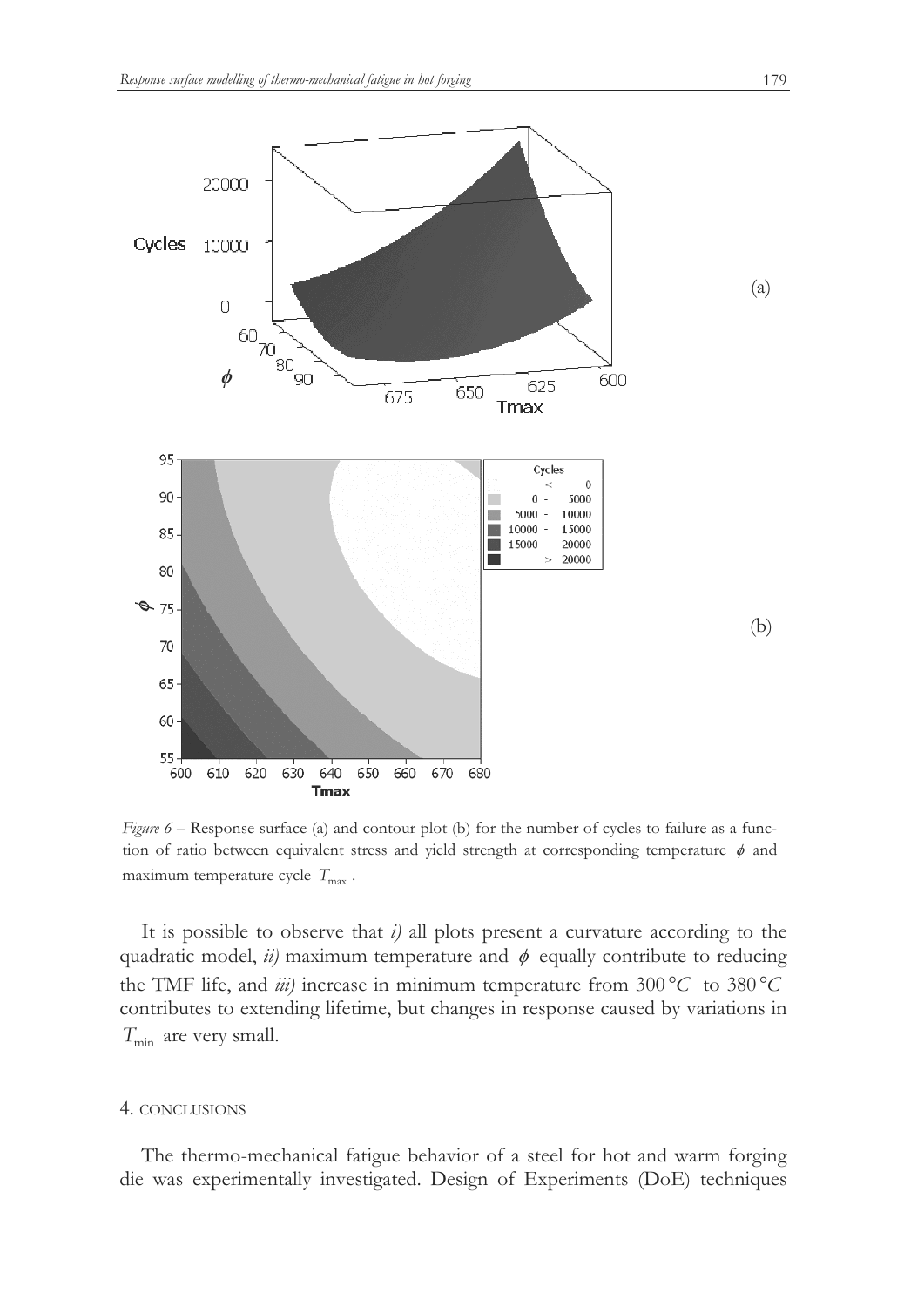

*Figure 7* – Response surface (a) and contour plot (b) for the number of cycles to failure as a function of ratio between equivalent stress and yield strength at corresponding temperature  $\phi$  and minimum temperature cycle  $T_{\text{min}}$ .

were used in designing and analyzing both the screening experiment and the final experimentation based on a Box-Behnken design. Statistical tests were performed to evaluate the adequacy of the regression model obtained by fitting the experimental data, indicating that the proposed model can be used to reasonably predict TMF lives.

A new experimental apparatus was used to generate data to fit a model for TMF lives.

The response surface model detect is an important improvement to knowledge in the field of TMF of forging dies. It is a starting point for use in comparing dif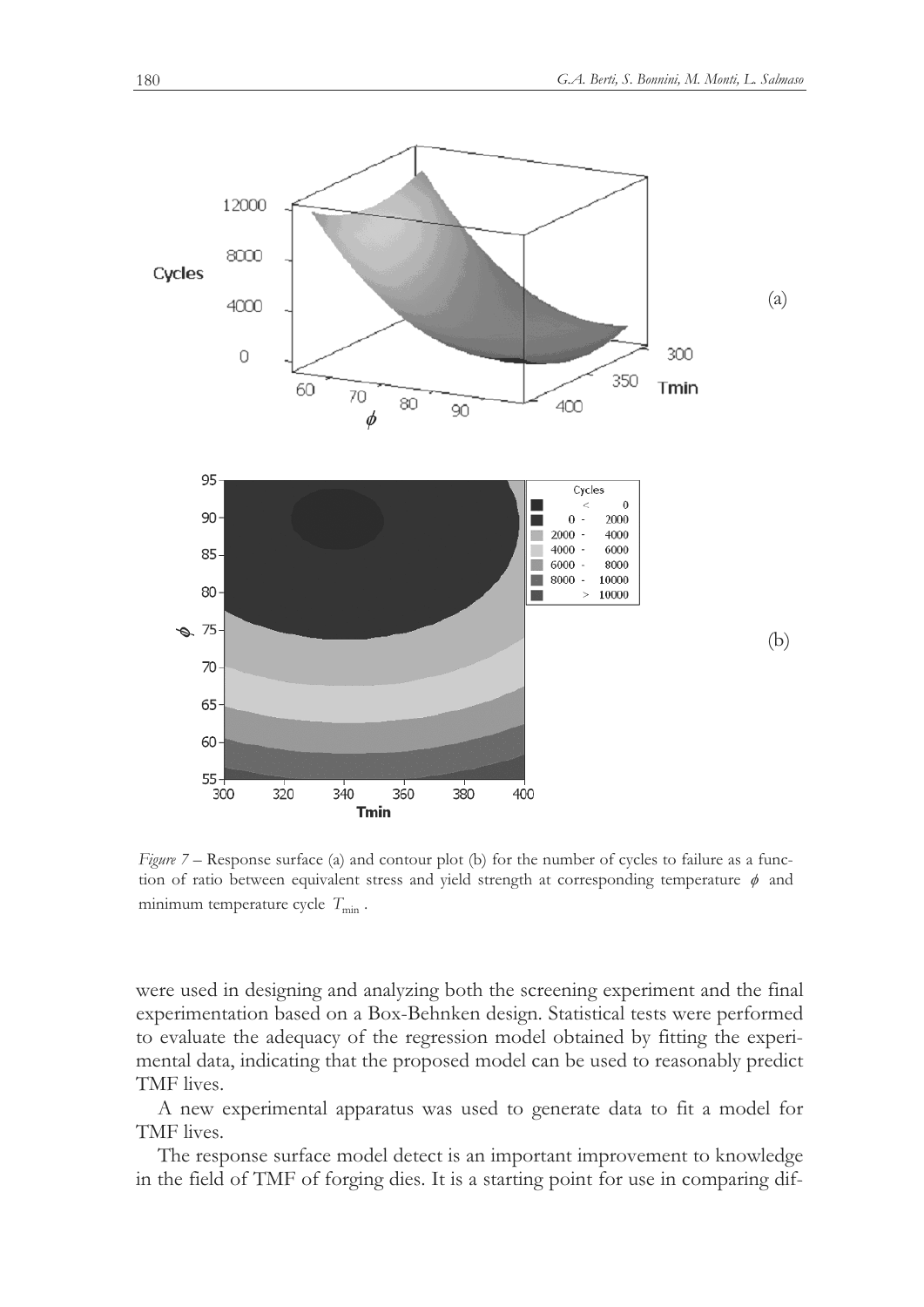ferent forging process alternatives and in defining optimal forging conditions, both of which focus on tool life.

*Dipartimento di Tecnica e Gestione dei Sistemi Industriali* GUIDO GERTI *Università di Padova* MANUEL MONTI

*Dipartimento di Scienze Statistiche* STEFANO BONNINI *Università di Padova*

LUIGI SALMASO

### **REFERENCES**

- G. BERTI, M. MONTI, L. SALMASO, (2002), *Introduzione alla metodologia DoE nella sperimentazione meccanica,* CLEUP Ed., Padova.
- G. BERTI, M. MONTI, (2003), *A simulative test to investigate the thermo-mechanical fatigue of dies in hot forging,* "Proceedings of VI AITEM", pp. 177-178.
- G. BERTI, M. MONTI, (2004), *Investigation of thermo-mechanical fatigue on a hot forging die steel using a new simulative test*, "Proceedings of 7th ESAFORM CONFERENCE", pp. 679-682.
- J. R. FANG, Q. C. JIANG, Q. F. GUAN, S. Q. WANG, (2001), *The characteristics of fatigue under isothermal and thermo-mechanical load in Cr-Ni-Mo cast hot work die steel*, "Fatigue & Fracture of Engineering Materials & Structures", 25, pp. 481-488.
- K. LANGE, L. CSER, M. GEIGER, J. A. G. KALS, (1992), *Tool life and tool quality in bulk metal forming*, "Annals of the CIRP", 41/2, pp. 667-675.
- D. C. MONTGOMERY, (2001), *Design and analysis of experiments,* 5th Edition, John Wiley & Sons, New York.
- D. C. MONTGOMERY, G. C. RUNGER, (2003), *Applied Statistics and Probability for Engineers,* Third Edition, John Wiley & Sons, New York.
- V. VASQUEZ, M. KHOERR, T. ALTAN, R. SHIVPURI, (1996), *Determination of fatigue properties of dies steels for hot forging*, "Transactions of NAMRI/SME", vol. 24, pp. 155-160.

#### RIASSUNTO

#### *Modellazione mediante superfici di risposta della fatica termo-meccanica nello stampaggio a caldo*

Lo studio dei fenomeni di fatica termo-meccanica (TMF) richiede una complessa sperimentazione, prove molto lunghe e difficoltà nel determinare modelli adeguati. Le tecniche sperimentali solitamente considerano la temperatura nei provini costante e assenza di gradiente termico nella sezione del provino. Queste condizioni sperimentali tuttavia si discostano dalle reali condizioni operative cui sono sottoposti gli stampi durante le operazioni di formatura a caldo e l'obiettivo di replicare le reali condizioni di processo può essere raggiunto solo utilizzando una configurazione sperimentale più complessa.

L'articolo descrive una campagna sperimentale progettata utilizzando tecniche DoE nella quale gli esperimenti sono stati condotti su un nuovo apparato sperimentale in grado di replicare su campioni di materiali per stampi cicli termici e meccanici simili a quelli reali. Lo studio ha consentito di determinare quali fattori influenzano maggiormente la vita a TMF, descrivere la relazione tra vita a TMF e di prevedere la vita a fatica. I dati sperimentali sono stati analizzati utilizzando tecniche RSM al fine di individuare un modello lineare empirico.